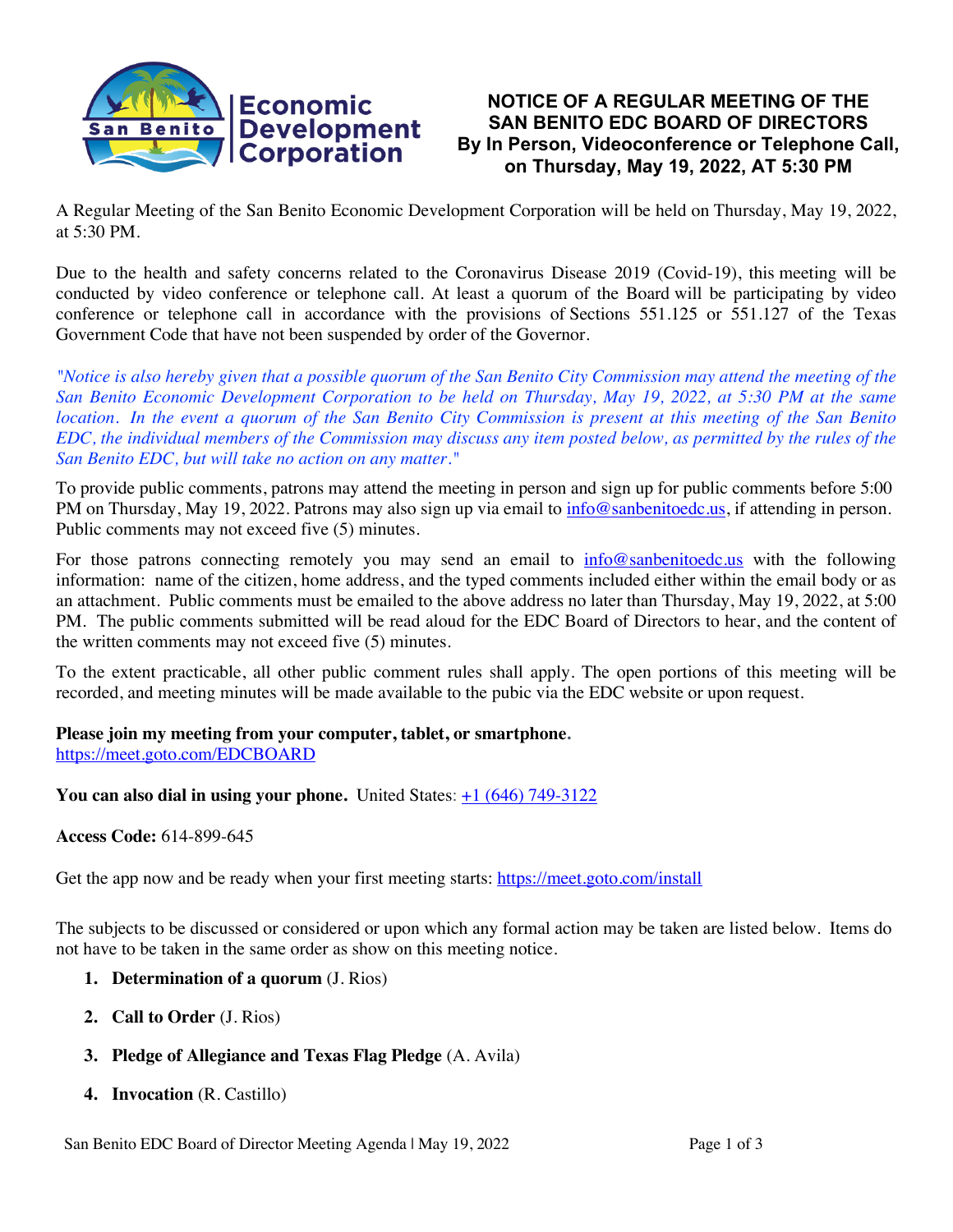- **5. Public Comments** (R. Castillo/J. Rios)
- **6. Presentation and Acknowledgement of the San Benito EDC Financial Statements for the period ending March 31, 2022** (B. Peña)
- **7. Presentation and Acknowledgement of the San Benito EDC USDA IRP Reports for the period ending April 30, 2022** (B. Peña)
- **8. Consideration and Possible Action on the April 28, 2022 EDC Board of Directors Regular Meeting Minutes** (K. Guerra)
- **9. Discussion and Possible Action on the Resaca Village Project** (R. Castillo)
- **10. Consideration and Possible Action on the Small Business Investment Program - Rent Subsidy award for Rolling Smoke BBQ** (K. Guerra)
- **11. Consideration and Possible Action on the Small Business Investment Program - Rent Subsidy award for The American Dream** (K. Guerra)
- **12. Consideration and Possible Action on the Downtown San Benito Art Murals Program** (R. Castillo/K. Guerra)
- **13. Executive Directors Report** (R.Castillo)
- **14. Marketing Report (**K. Guerra)

### **15. EXECUTIVE SESSION:**

A. Under Texas Government Code, Section 551.071: consultation with attorney regarding the following: Expressway property; (J. Rios/M. Sossi)

#### **16. Action, if any to be taken on items discussed in Executive Session** (J. Rios)

## **17. Requests for items to be placed on upcoming agendas** (J. Rios)

## **18. Determination of Date and Time for the next San Benito EDC Board Meeting** (J. Rios)

## **19. Meeting Adjournment** (J. Rios)

During this meeting, the Board of Directors may retire into Executive Session under Texas Government Code Section 551.071 (2) to consult with legal counsel on matters relating to any item on this agenda where the duty of the attorney to the Board of Directors under the Texas Disciplinary Rules of Professional Conduct of the State Bar of Texas clearly conflicts with Chapter 551 of the Texas Government Code. No Formal Action will be taken in Executive Session.

The Board of Directors reserves the right to consider, deliberate, and/or act upon in a different order than numbered.

The San Benito EDC does not discriminate on the basis of disability in the admission of, access to, treatment of, or employment in its programs, activities, or public meetings. Any individual with a disability in need of an accommodation is encouraged to contact the ADA Coordinator at (956) 626-1350 to make proper arrangements.